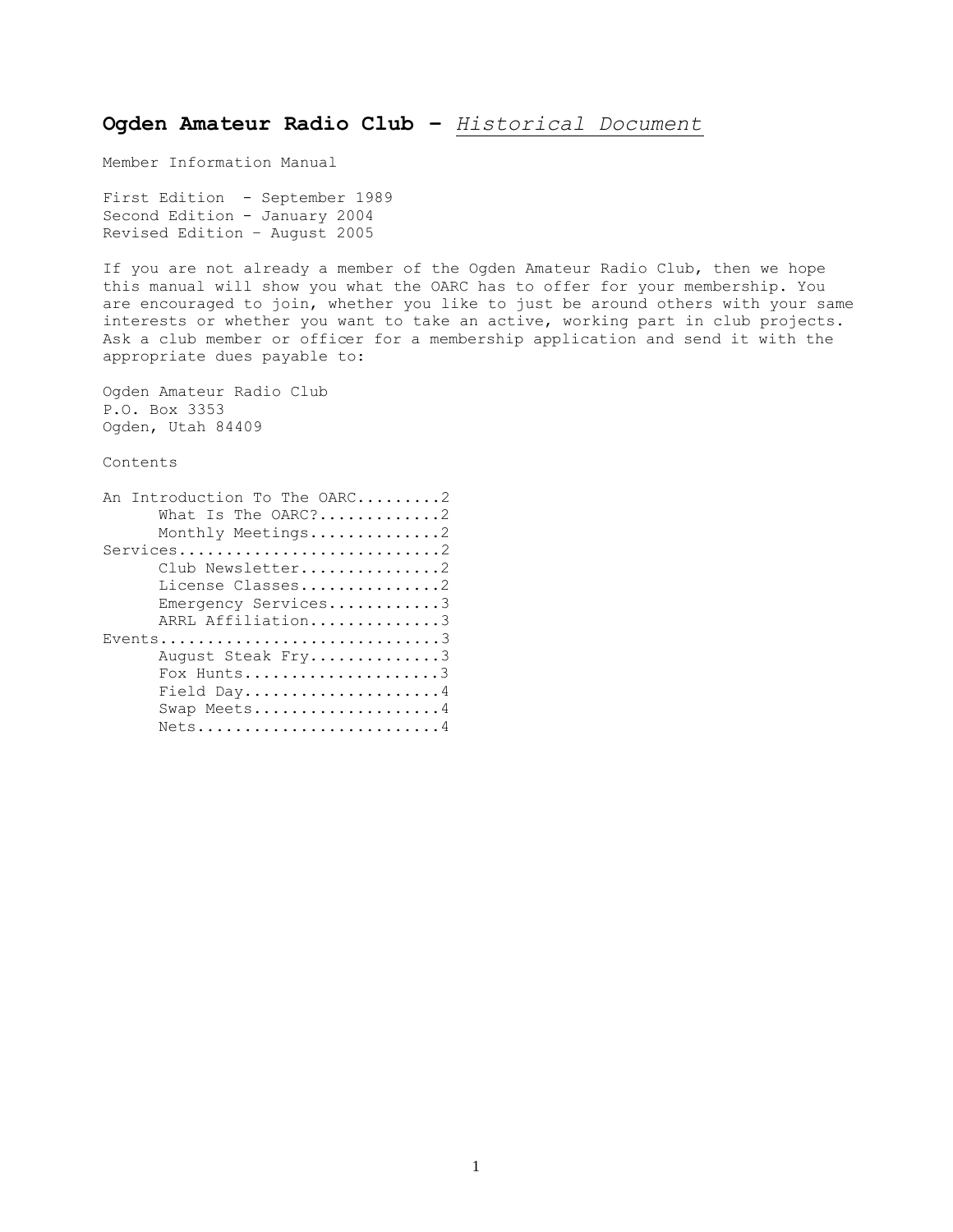An Introduction to the OARC

What is the OARC?

 $\overline{\phantom{a}}$  , where  $\overline{\phantom{a}}$  , where  $\overline{\phantom{a}}$  , where  $\overline{\phantom{a}}$ 

The Ogden Amateur Radio Club (OARC) is a non-profit organization incorporated under the laws of the State of Utah.

The purpose of the club is to promote interest in amateur radio communication and experimentation, education, advancement of the art of radio, public service, the exchange of information between members and to conduct club programs and activities to advance the general interest and welfare of Amateur Radio.

Full membership is open to all licensed Radio Amateurs. Associate membership is open to all other interested parties.

As a member you may attend monthly club meetings, receive the Watts News, take part in club activities and enjoy the friendship, help, or advice of the many others in this interesting and enjoyable hobby. Full membership is required to vote or hold office.

OARC members are encouraged, but not required, to maintain membership in the American Radio Relay League (ARRL). OARC is an ARRL affiliate as long as a minimum percentage of the club members are also ARRL members. ARRL affiliation provides the club with services not otherwise available. OARC members can obtain ARRL membership through OARC, which is advantageous to the club, or directly from the ARRL.

# Monthly Meetings

Monthly meetings are held on the third Saturday of each month, at a date, time, and place announced in the Watts News. Meetings consist of programs provided by club members or guests on a wide variety of subjects.

# Services

### Club Newsletter

Watts News is the official newsletter of the OARC and is received as a benefit of membership in the club. The Watts News brings you news of club meetings, club officers' names and phone numbers, and informative articles of interest. You are encouraged to submit articles to the editor for publication.

#### License Classes

License classes are provided by club members to help those interested in obtaining their first ham "ticket" or to help those amateurs who want to upgrade to a higher class of license. Contact any OARC club officer for more information.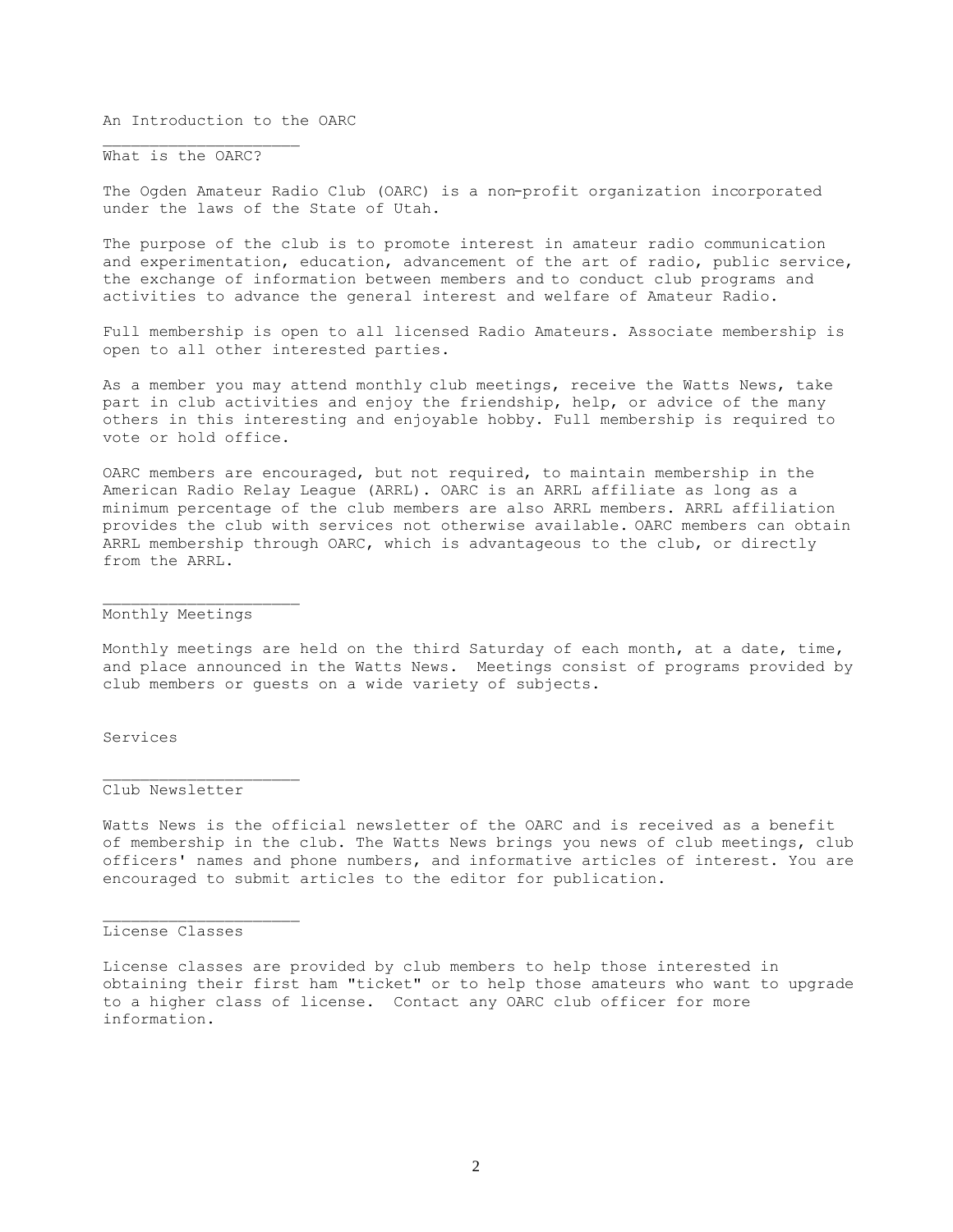#### $\overline{\phantom{a}}$  , where  $\overline{\phantom{a}}$  , where  $\overline{\phantom{a}}$  , where  $\overline{\phantom{a}}$  , where  $\overline{\phantom{a}}$ Emergency Services

The amateur radio community provides a ready source of communications personnel for service in the community during times of emergency. The OARC works with the Weber County Emergency Groups in simulated emergencies. The club maintains equipment that is intended to support emergency operations plus regular club activities.

#### ARRL Affiliation

 $\overline{\phantom{a}}$  , where  $\overline{\phantom{a}}$  , where  $\overline{\phantom{a}}$  , where  $\overline{\phantom{a}}$ 

The OARC is affiliated with the American Radio Relay League (ARRL) of Newington, CT. The ARRL is the largest non-commercial association of radio amateurs in the world that stands as a unified voice to promote the interests of the radio amateur community. The ARRL produces a complete line of reference manuals and publishes QST Magazine, popular with radio amateurs. The ARRL also operates amateur station W1AW, providing on-the-air bulletins and code practice. Consult QST for W1AW's current broadcasting schedule.

As a member of the ARRL, there are many fine and challenging award programs available. Membership in the ARRL is not required, but you may join the ARRL directly or through the OARC. A small portion of their membership fee is rebated to the OARC.

#### Events

The following are regular club events. If you are interested, make a note of them on your calendar and contact any activity committee member that is responsible for any particular event. Always check the Watts News or stay in touch via the seventy-centimeter nets for the latest information on these events.

### August Steak Fry

Each August, the club holds a Steak Fry at an area park, with a steak dinner for all that attend. The dinner is potluck so everyone takes a passing dish to share with others. This is a perfect time to meet and share all your old stories with your friends and their families. Our Gourmet Chefs insure that this is one of our top annual events.

#### Fox Hunts

At least once a year, fox "hunts" are held to find hidden transmitters. Members select an amateur to be the "Fox". The Fox moves to a location he selects and transmits signals that the others attempt to locate in the shortest time possible. Members may use everything from simple radios and antennas, to developing special locating antennas and receivers. No matter what method you finally select to use, this event always ends up with everyone gaining the knowledge of how to do it better next time, and having lots of fun doing it too!